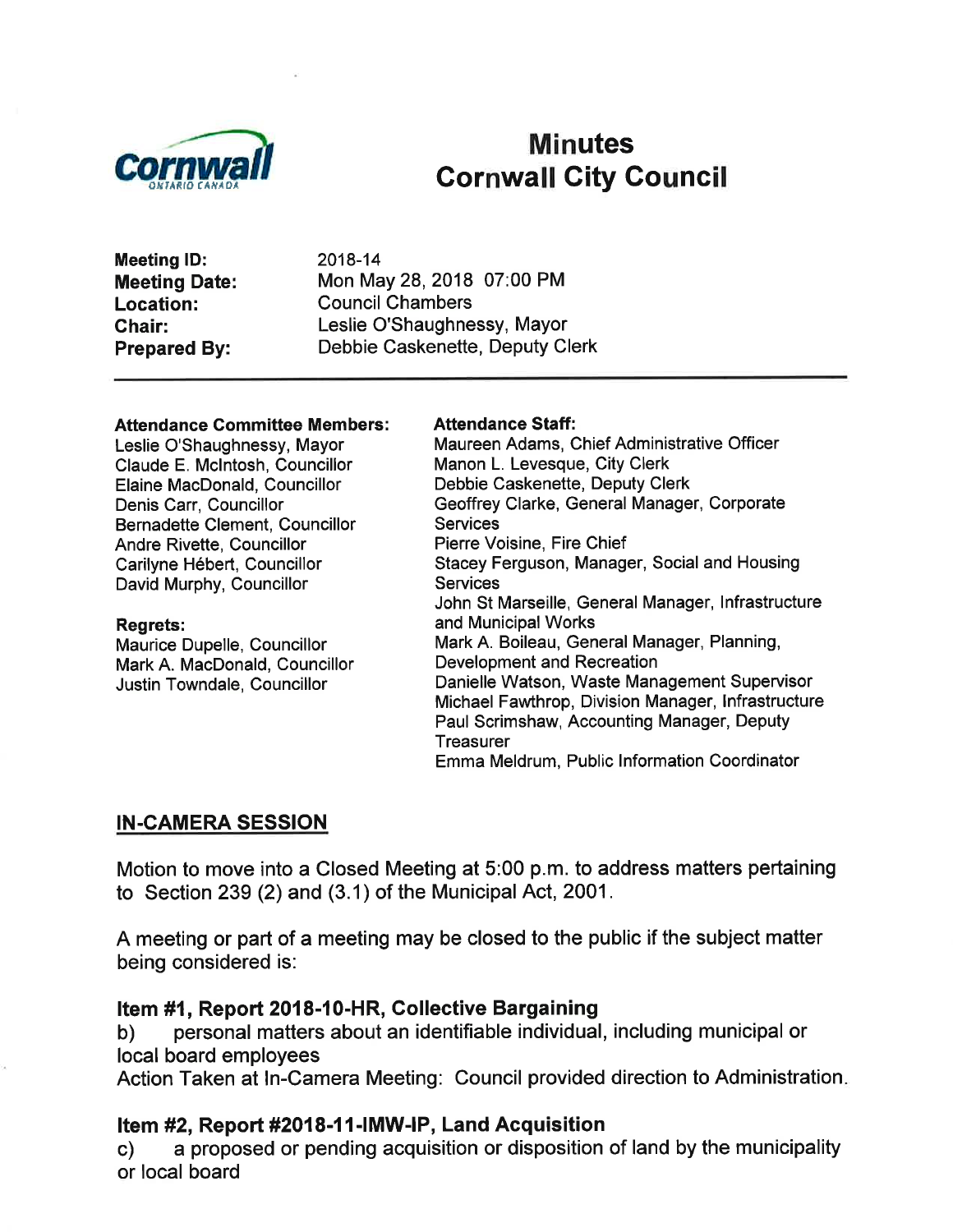Action Taken at ln-Camera Meeting: Council provided direction to Administration

#### Item #3, Report #2018-13-|MW-MW, Lease of Municipal Property

a) the security of the property of the municipality or local board Action Taken at In-Camera Meeting: Council provided direction to Administration

Moved By: André Rivette, Councillor Seconded By: Claude E. Mclntosh, Councillor

Motion Carried

#### MOMENT OF PERSONAL REFLECTION

#### **NATIONAL ANTHEM**

Assembly

#### ROLL CALL

#### ADDITIONS, DELETIONS OR AMENDMENTS

All matters listed under General Consent, save and except "Delegations" are considered to be routine and will be enacted by one motion.

1 Consent, ltem #3, Temporary Street Closure for Cars & Coffee Cornwall was added to the Agenda.

2 By-law 2018-075, a By-law to Appoint an Integrity Commissioner for the Gity of Cornwall for the lntegrity lnvestigation requested by Council Motion on April 23, 2018 was removed from the Agenda

#### ADOPTION OF AGENDA

Motion to adopt the Agenda, as amended.

Moved By: Claude E. Mclntosh, Councillor Seconded By: Carilyne Hébert, Councillor

Motion Carried

#### DISCLOSURE OF INTEREST

There were no disclosures of interest declared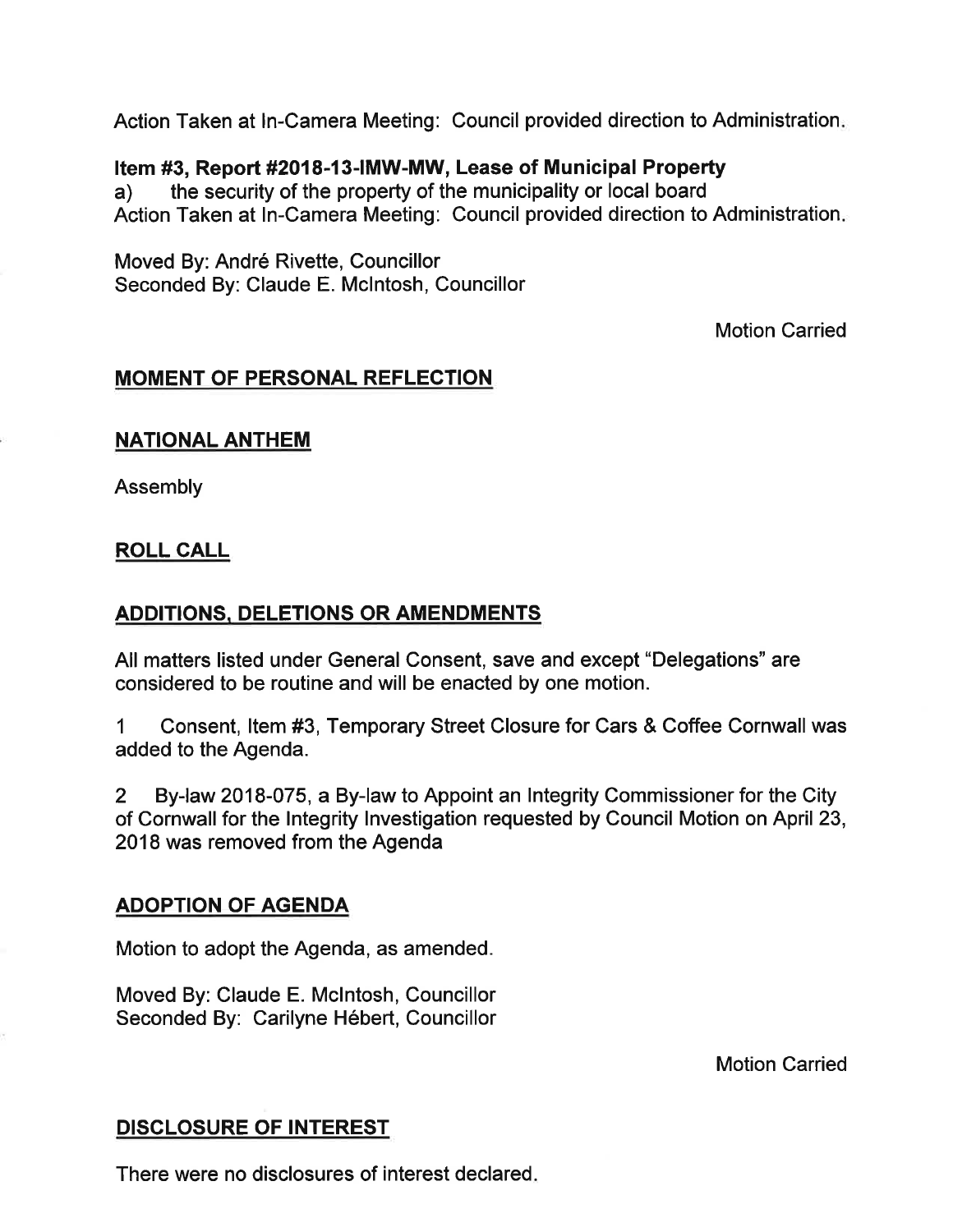# COMMITTEE OF THE WHOLE

Motion to go into Committee of the Whole and to consider and refer all Minutes, Presentations, Delegations, Consent/Correspondence, Resolutions, Reports and By-laws to that Committee.

# GENERAL CONSENT

# ADOPTION OF MINUTES

Motion to endorse the following Minutes as presented.

# 1 May 14,2018 Cornwall City Council Meeting

Click for detail  $\rightarrow$ 

Moved By: Carilyne Hébert, Councillor Seconded By: Bernadette Clément, Councillor

Motion Carried

#### **PRESENTATIONS**

There were no Presentations

# **DELEGATIONS**

There were no Delegations

# CONSENT/CORRESPONDENCE

#### I Proclamation of Senior's Month

Click for detail  $\leftarrow$   $\blacksquare$ Motion to proclaim the month of June, 2018, as "Senior's Month" in the City of Gornwall.

# 2 Proclamation of National Health and Fitness Day

Click for detail -->  $\mathbb{R}$ 

Motion to proclaim Saturday, June 2,2018, as "National Health and Fitness Day" in the City of Cornwall.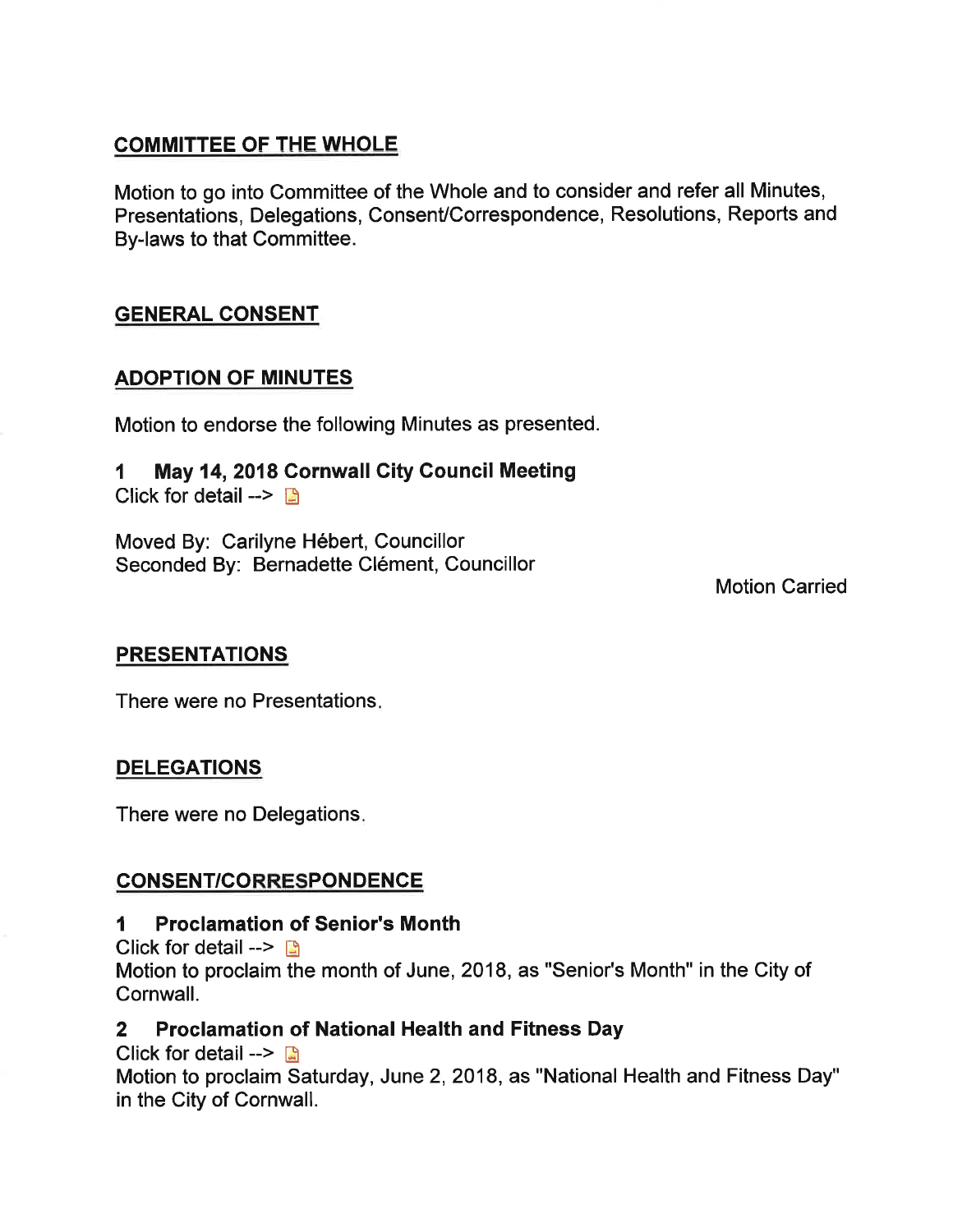# 3 Temporary Street Closure for Cars & Goffee Cornwall

Click for detail  $>$   $\blacksquare$ 

Motion to approve a temporary closure of Harbour Road for Cars & Coffee Cornwall's Automotive Enthusiast Gathering on Saturday, June 2,2018, between the hours of 6:00 a.m. and 4:00 p.m.

Motion to approve ltems #1 through #3 of the Consent portion of the Agenda as presented.

Moved By: Elaine MacDonald, Councillor Seconded By: Denis Carr, Councillor

Motion Carried

#### RESOLUTIONS / BUSINESS ARISING FROM NOTICE OF MOTION

There were no Resolutions.

# UNFINISHED BUSINESS REPORTS

# I Petition from residents from Miron Avenue requesting the removal of an existing sidewalk on the east side of Miron Avenue

Click for detail  $\rightarrow$ 

Motion that the reconstruction of the existing sidewalk on the east side of Miron Avenue, already included in the 2018 capital budget, proceed in 2018 as endorsed by Council.

Moved By: Elaine MacDonald, Councillor Seconded By: Claude E. Mclntosh, Councillor

Motion Carried

#### 2 Solid Waste Management Master Plan-Update

Click for detail  $\rightarrow$  B

Motion to receive this report and endorse the next evaluation steps (with public consultation) of the SWMMP update.

Moved By: Carilyne Hébert, Councillor Seconded By: Bernadette Clément, Councillor

Motion Carried

# COMMUNICATIONS / REPORTS

1 Multi-Residential Credit Program Click for detail  $\rightarrow$   $\mathbb{R}$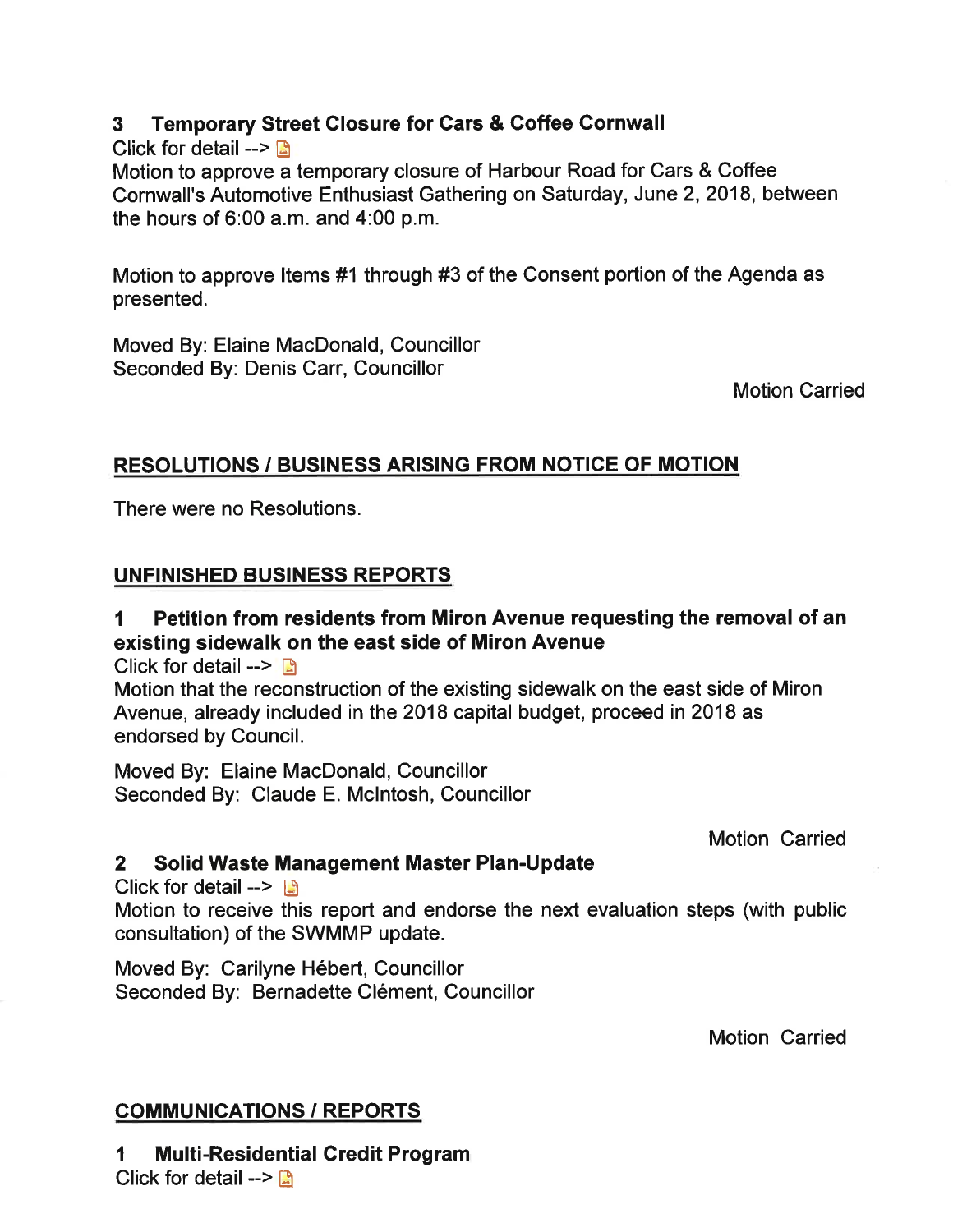Motion to phase-out the multi-residential waste credit program in fiscal year 2020 in order to continue to follow the recommendations outlined in the Solid Waste Management Master Plan, and that the credit for fiscal year 2018, be applied in 2019 at 50% of the credit rate as part of the phase out.

Moved By: Carilyne Hébert, Councillor Seconded By: Elaine MacDonald, Councillor

Motion Carried

#### TENDERS AND REQUESTS FOR PROPOSALS

#### I Tender l8-T19 Registered Ontario Land Surveyor Services

Click for detail  $\rightarrow$ 

Motion to award Tender 18-T19 to Meldrum Surveying, from Long Sault, Ontario, at the total bid price of \$76,162.00 (net cost to the Corporation - \$68,586.24) being the best bid meeting the tender specifications.

Moved By: David Murphy, Councillor Seconded By: Elaine MacDonald, Councillor

Motion Carried

#### 2 Tender 18-T22 Culvert Replacement at the Intersection of Pitt Street and McKenzie Street

Click for detail  $\rightarrow$   $\rightarrow$ 

Motion to award Tender 18-T22 to Malyon Excavation Limited, from Cornwall, Ontario, at the total bid price of \$561 ,491.01 (net cost to the Corporation - \$505,640.05) being the best bid meeting the tender specifications.

Moved By: Carilyne Hébert, Councillor Seconded By: André Rivette, Gouncillor

Motion Carried

# 3 Tender 18-T31 Hiring of Winter Maintenance Equipment Plow Spread Units for 5 Winters

Click for detail  $\rightarrow$  B

Motion to award Tender 18-T31 to Cornwall Gravel Company Limited, from Cornwall, Ontario, at the total bid price of \$2,429,500 (net cost to the Corporation - \$2,187,840) for a five (5) year period, being the best bid meeting the tender specifications.

Moved By: Elaine MacDonald, Councillor Seconded By: André Rivette, Councillor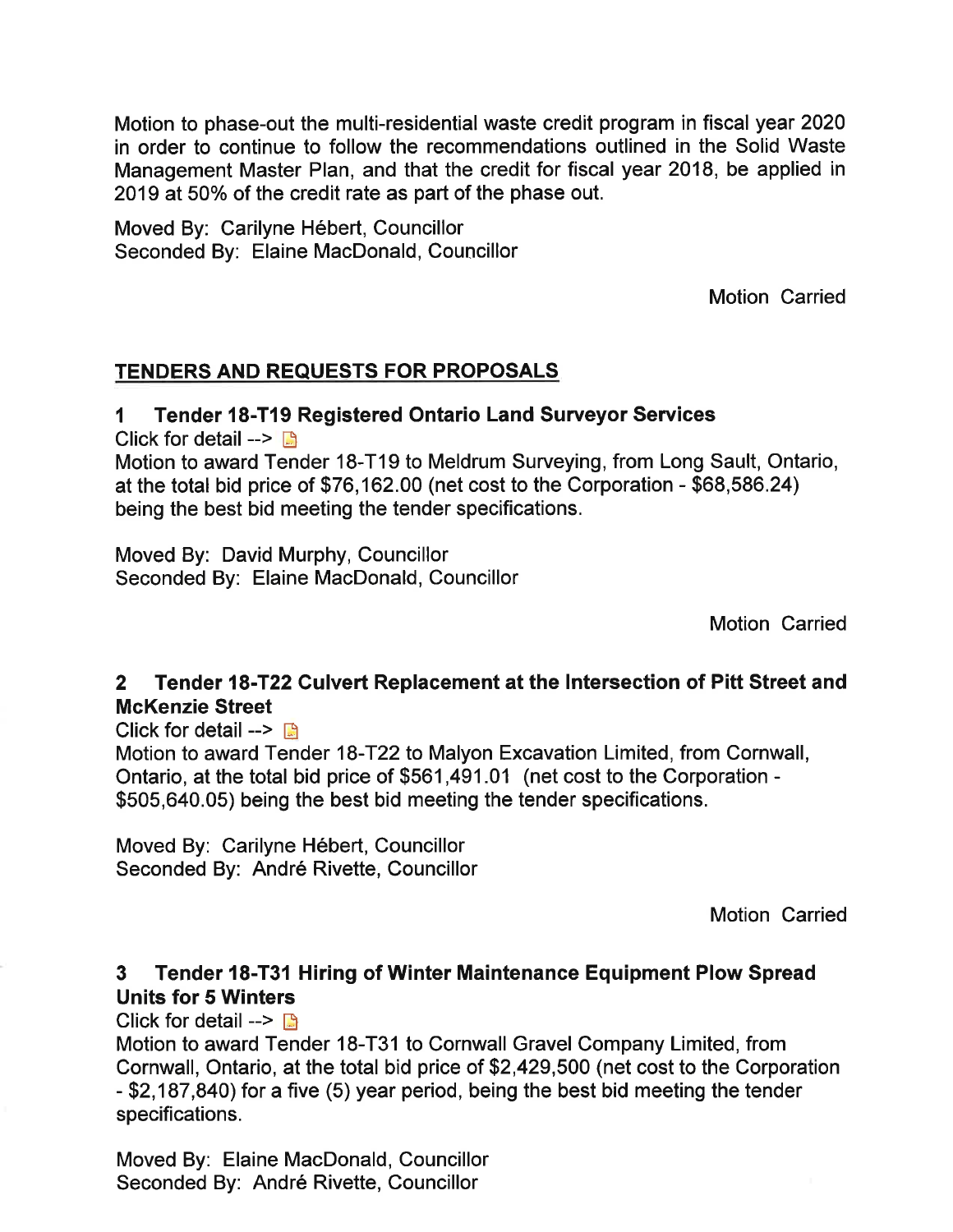# 4 Tender l8-T34 Purchase of One New Diesel Front End Loader

Click for detail  $\rightarrow$   $\rightarrow$ 

Motion to award Tender 18-T34 to Nortrax Canada lncorporated, from Ottawa, Ontario, at the total outright purchase bid price of \$324,310,00 (net cost to the Corporation - \$292,051.20) being the best bid meeting the tender specifications

Moved By: Carilyne Hébert, Councillor Seconded By: Elaine MacDonald, Councillor

Motion Carried

# 5 Tender l8-T36 Goncrete Repairs and Goating Application at the WWTP

Click for detail  $\rightarrow$ 

Motion to award Tender 18-T36 to Jacques Daoust Coatings Management lncorporated, from Cambridge, Ontario, at the total bid price of \$385,330.00 (net cost to the Corporation - \$347,001.60) being the best bid meeting the tender specifications.

Moved By: Elaine MacDonald, Councillor Seconded By: Claude E. Mclntosh, Councillor

Motion Carried

6 Request for Quotation 18-Q28 Supply and Delivery of Safety Supplies Click for detail  $\rightarrow$   $\blacksquare$ 

Motion to award Request for Quotation 18-Q28 as follows:

Schedule 1 - McCordick Glove & Safety Incorporated, Cambridge, Ontario

Schedule 2 - Tenaquip, Cornwall, Ontario

Schedule 3 - Soucie Salo Safety Incorporated, Sudbury, Ontario

Schedule 4 - McCordick Glove & Safety lncorporated, Cambridge, Ontario

Schedule 5 - McCordick Glove & Safety lncorporated, Cambridge, Ontario

Schedule 6 - Charles Jones Industrial Limited, Brantford, Ontario

Schedule 7 - Soucie Salo Safety lncorporated, Sudbury, Ontario

for a one year period from June 1,2018 to May 31,2019, with the option of renewal for two additional one year periods.

These recommendations represent the low bidder by schedule meeting the request for quotation specifications.

Moved By: Bernadette Clément, Councillor Seconded By: Carilyne Hébert, Councillor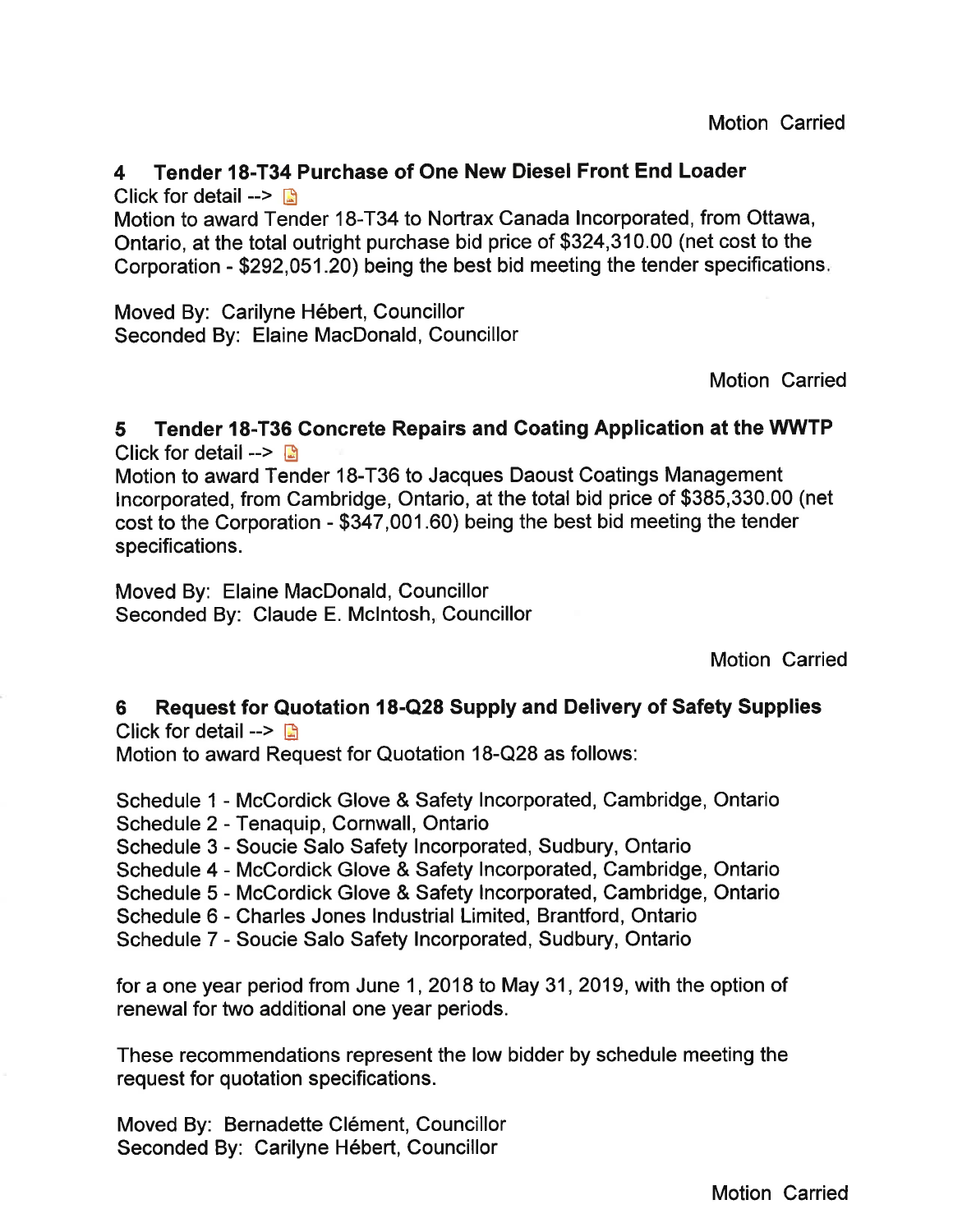# NEW BUSINESS

There were no New Business items

#### PASSING OF BY.LAWS

Motion to endorse By-laws 2018-072 to 2018-074 and By-laws 2018-076 to 2018-079 inclusive, listed on the Agenda. (By-law 2018-075 was removed from the Agenda.)

2018-072 A By-law to amend the Traffic & Parking by-law 069-1989, Schedule ll, Parking Restrictions on Holy Cross Boulevard and and to repeal By-law 172-2004 Click for detail  $\rightarrow$ 

2018-073 A By-law to authorize The Corporation of the City of Cornwall to enter into a Postponement Agreement with Caisse Populaire de Cornwall Inc for a Renaissance Housing Rehabilitation Program (RHRP) Funding Agreement - 708-712 Montreal Road

Click for detail  $\rightarrow$  **A** 

Explanatory Note 2018-073 Explanatory Note to By-law authorizing a Postponement Agreement for a Renaissance Housing Rehabilitation Program Agreement - 708-712 Montreal Road

Click for detail  $\rightarrow$ 

2018-074 A By-law to authorize The Corporation of the City of Cornwall to enter into a Client-Supplier Agreement for Fine Copy Paper with Grand & Toy through the Ontario Education Collaborative Marketplace Click for detail  $\rightarrow$ 

2018-075 A By-law to Appoint an Integrity Commissioner for the City of Gornwall for the Integrity Investigation requested by Council Motion on April 23, 2018

Glick for detail  $\rightarrow$ 

This By-law was removed from the Agenda.

2018-076 A By-law to further amend By-law 2015-085 and to appoint lay members of the community to various Boards, Commissions and Committees (Transit Committee) (Senior Friendly Community lmplementation Committee) (Council Compensation Committee) Click for detail -->  $\blacksquare$ 

2017-077 A By-law to further amend By-law 2015-086 which By-law is to appoint Council Members to Committees and Boards (Social Planning Council for Cornwall and Area) Click for detail -->  $\mathbb{B}$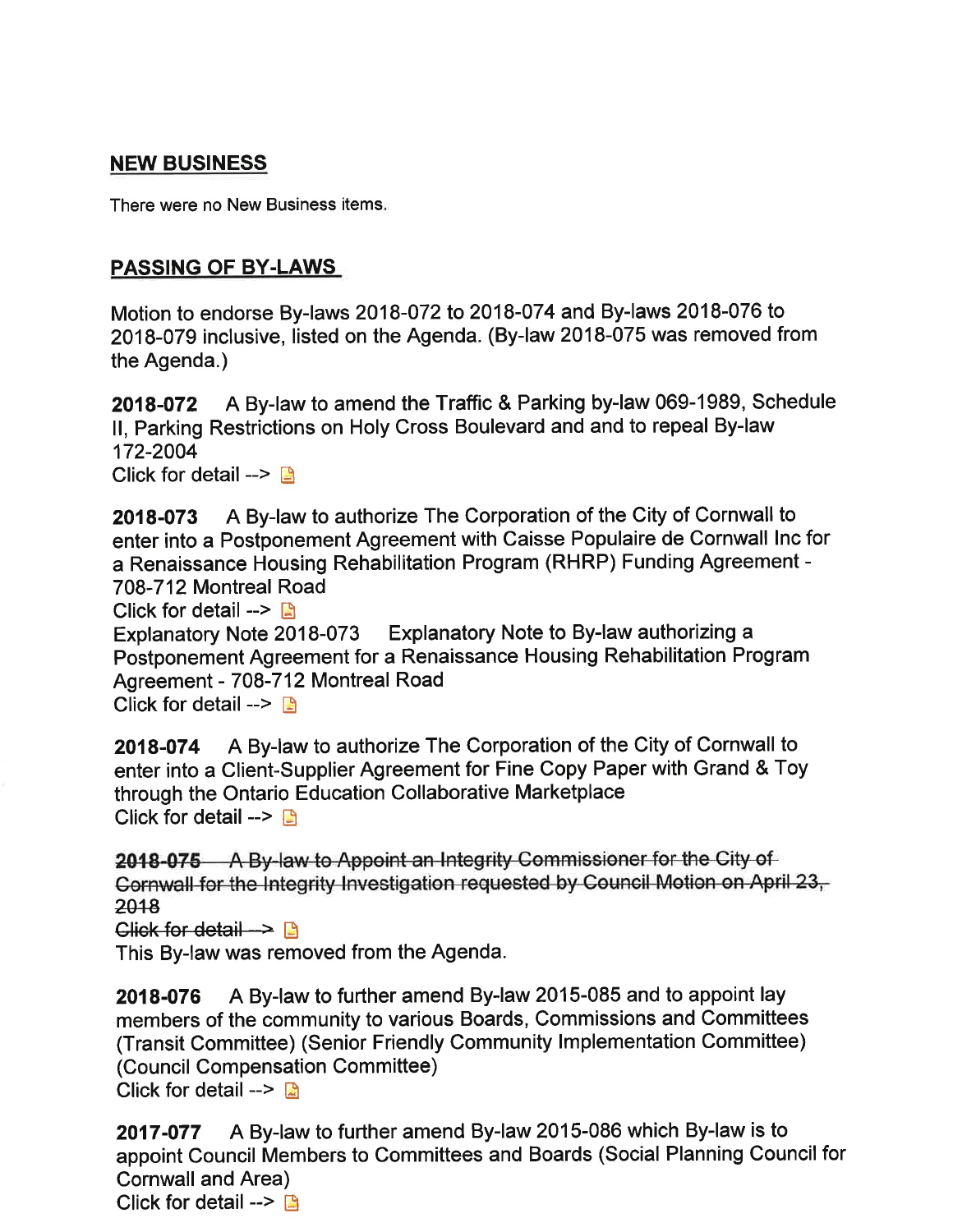2018-078 A By-law to amend By-law 2017-098, a By-law to regulate the sales of fireworks within the limits of the City of Cornwall Click for detail  $\rightarrow$ Explanatory Note 2018-078 Explanatory Note for By-law to amend By-law 2017-098, a By-law to regulate the sales of fireworks within the limits of the City of Cornwall

Click for detail  $\rightarrow$ 

2018-079 A By-law to authorize The Corporation of the City of Cornwall to enter into a Rooftop Licence Agreement with SBA Canada ULC (the Service Provider) located on Adolphus Tower Click for detail  $\rightarrow$  B

Moved By: Carilyne Hébert, Councillor Seconded By: Denis Carr, Councillor

Motion Carried

#### REPORTS FROM STANDING / SPECIAL COMMITTEES OF COUNCIL

There were no Reports from Standing nor Special Committees of Council

#### **NOTICES OF MOTION**

There were no Notices of Motion

#### PENDING BUSINESS LISTING

The Pending Business Listing was presented and no discussion ensued

#### I Unfinished Business Listing for May 28,2018

Click for detail  $\rightarrow$ Motion to receive the Unfinished Business Listing for May 28, 2018.

Moved By: Carilyne Hébert, Councillor Seconded By: Elaine MacDonald, Councillor

Motion Carried

#### **CONFIRMING BY-LAW**

Motion to endorse By-law 2018-080, being a By-law to confirm the proceedings of the Council of The Corporation of the City of Cornwall at its meeting held on Monday, May 28, 2018.